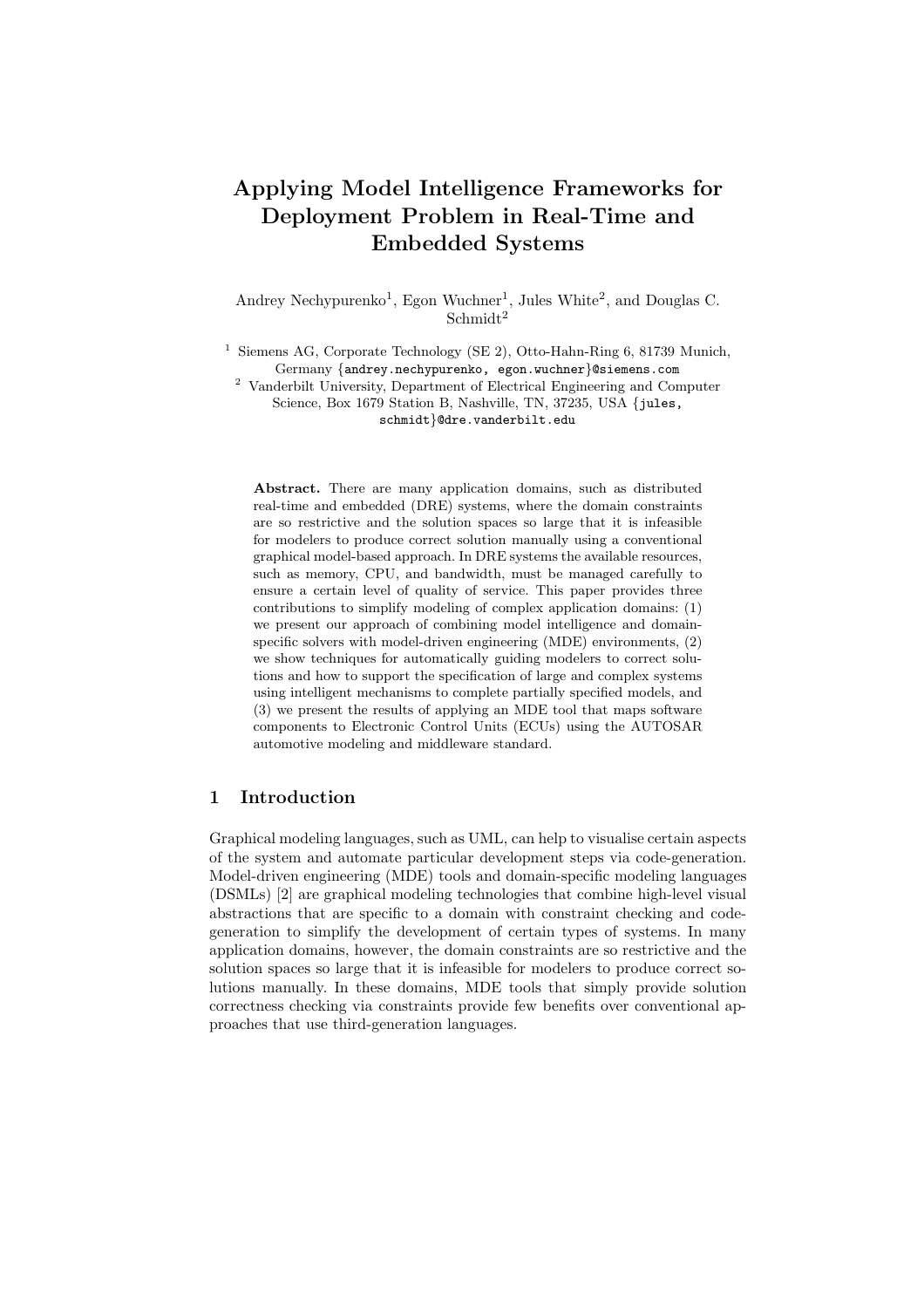Regardless of the modeling language and notation used, the inherent complexity in many application domains is the combinatorial nature of the constraints, and not the code construction per se. For example, specifying the deployment of software components to hardware units in a car in the face of configuration and resource constraints can easily generate solution spaces with millions or more possible deployments and few correct ones, even when only scores of model entities are present. For these combinatorially complex modeling problems, it is impractical, if not impossible, to create a complete and valid model manually. Even connecting hundreds of components to scores of nodes by pointing and clicking via a GUI is tedious and error-prone. As the number of modeling elements increases into the thousands, manual approaches become infeasible.

To address the challenges of modeling combinatorially complex domains, therefore, we need techniques to reduce the cost of integrating a graphical modeling environment with Model Intelligence Guides (MIGs), which are automated MDE tools that help guide users from partially specified models, such as a model that specifies components and the nodes they need to be deployed to but not how they are deployed, to complete and correct ones, such as a model that not only specifies the components to be deployed but what node hosts each one. This paper describes techniques for creating and maintaining a Domain Intelligence Generator (DIG), which is an MDE that helps modelers solve combinatorially challenging modeling problems, such as resource assignment, configuration matching, and path finding.

The rest of the paper is organised as follows: Section 2 discusses challenges of creating deployment models in the context of the AUTOSAR[1] middleware and modeling standard, which we use as a motivating example; Section 3 describes key concepts used to create and customize MIGs; Section 4 shows the results of applying MIGs to AUTOSAR component deployments; and Section 5 presents concluding remarks and outlines future work.

## 2 Motivating Example

AUTOSAR is a new standard for automotive middleware and software development modeling [1]. The goal of AUTOSAR is to standardize solutions to many problems that arise when developing large-scale, distributed real-time and embedded (DRE) systems for the automotive domain. For instance, concert efforts is required to relocate components between Electronic Control Units (ECUs), i.e., computers and micro-controllers running software components within a car. Key complexities of relocation include: (1) components often have a many constraints that need to be met by the target ECU and (2) there are many possible deployments of components to ECUs in a car and it is hard to find the optimal one.

For example, it is hard to manually find a set of interconnected nodes able to run a group of components that communicate via a bus. Modelers must determine whether the available communication channels between the target ECUs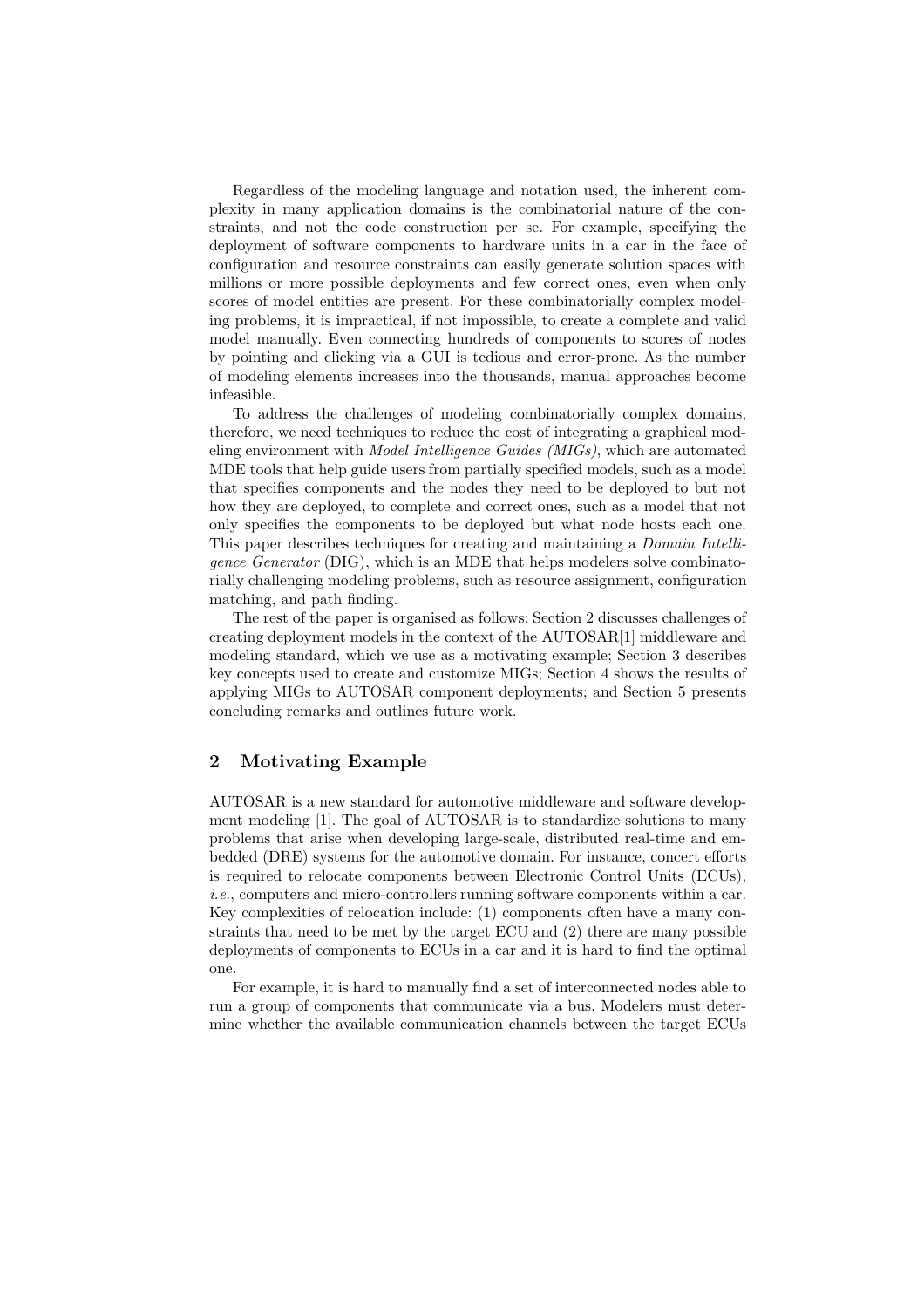meet the bandwidth, latency, and framing constraints of the components that communicate through them. In the automotive domain—as with other embedded systems domains— it is also important to reduce the overall cost of the solution, which necessitates optimizations, such as finding deployments that use as few ECUs as possible or minimize bandwidth to allow cheaper buses. It is infeasible to find these solutions manually for a production systems.

To illustrate the practical benefits of generating and integrating MIGs with a DSML, we describe an MDE tool we developed to solve AUTOSAR constraints for validly deploying software components to ECUs. There are two primary architectural views in AUTOSAR systems:

- The logical collaboration structure that specifies which components that should communicate with each other via which interfaces, and
- The physical deployment structure that captures the capabilities of each ECU, their interconnecting buses, and their available resources.

Historically, AUTOSAR developers have manually specified the mapping from components in the logical view to ECUs in the physical view via MDE deployment tools, as shown in Figure 1. This approach worked relatively well when there were a small number of components and ECU. Modern cars, however, can



Fig. 1. Mapping from the logical collaboration to the physical deployment structure

be equipped with 80 or more ECUs and several hundred or more software components. Simply drawing arrows from 160 components to 80 ECUs is tedious.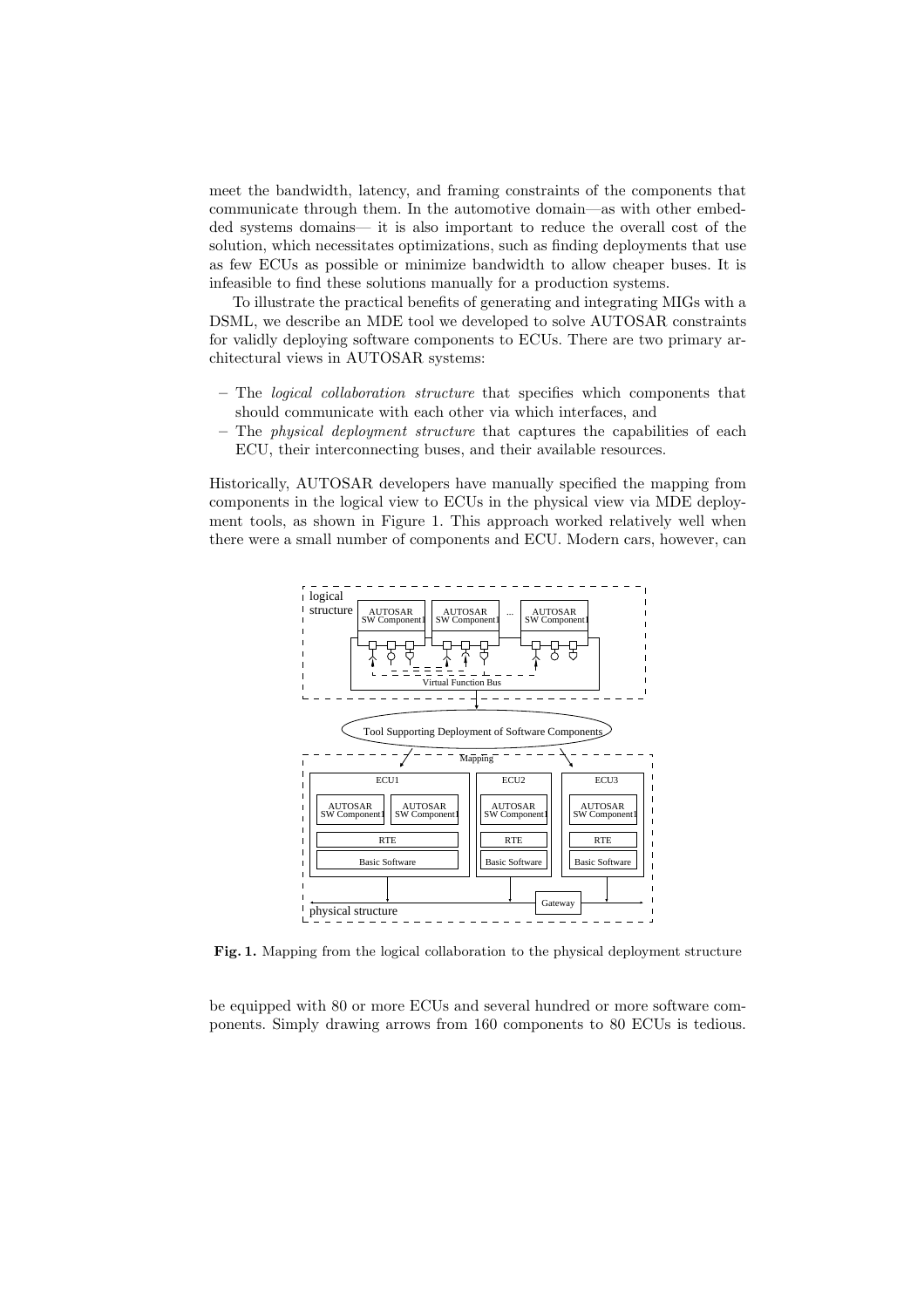Moreover, many requirements constrain which ECUs that can host certain components, including the amount of memory required to run, CPU power, programming language, operating system type and version, etc. These constraints must be considered carefully when deciding where to deploy a particular component. The problem is further exacerbated when developers consider the physical communication paths and aspects, such as available bandwidth in conjunction with periodical real-time messaging.

The remainder of this paper shows how the AUTOSAR MDE tool we developed helps automate the mapping of software components to ECUs in AU-TOSAR models without violating the known constraints. The following sections describe our approach and show how MIGs can significantly reduce the complexity of creating AUTOSAR deployment models.

## 3 Domain-Specific Model Intelligence

Based on the challenges related to the AUTOSAR example presented in Section 2, the goals of our work on MIGs are to (1) specify an approach for guiding modelers from partially specified models to complete and coorrect ones and (2) automate the completion of partially specified models using information extracted from domain constraints.

In previous work [4, 3], we showed how MDE tools and DSMLs can improve the modeling experience and bridge the gap between the problem and solution domain by introducing domain-specific abstractions. At the heart of these efforts is the Generic Eclipse Modeling System (GEMS), which provides a convenient way to define the metamodel, *i.e.*, the visual syntax of the DSML. Given a metamodel, GEMS automatically generates a graphical editor that enforces the grammar specified in the DSML. GEMS provides convenient infrastructure (such as built-in support for the Visitor pattern) to simplify model traversal and code generation. We used GEMS as the basis for our MIGs AUTOSAR deployment modeling tool and our work on domain-specific model intelligence.

## 3.1 Domain Constraints as the Basis for Automatic Suggestions

A key research challenge was determining how to specify the set of model constraints so they could be used by MIGs not only to check the correctness of the model, but also to guide users through a series of model modifications to bring it to a state that satisfies the domain constraints. We considered various approaches for constraint specification language, including Java, the Object Constraint Language (OCL), and Prolog. To evaluate the pros and cons of each approach, we implemented our AUTOSAR deployment constraints in each of the three languages.

As a result of this evaluation, we selected Prolog since it provided both constraint checking and model suggestions. In particular, Prolog can return the set of possible facts from a knowledge base that indicate why a rule evaluated to "true." The declarative nature of Prolog significantly reduced the number of lines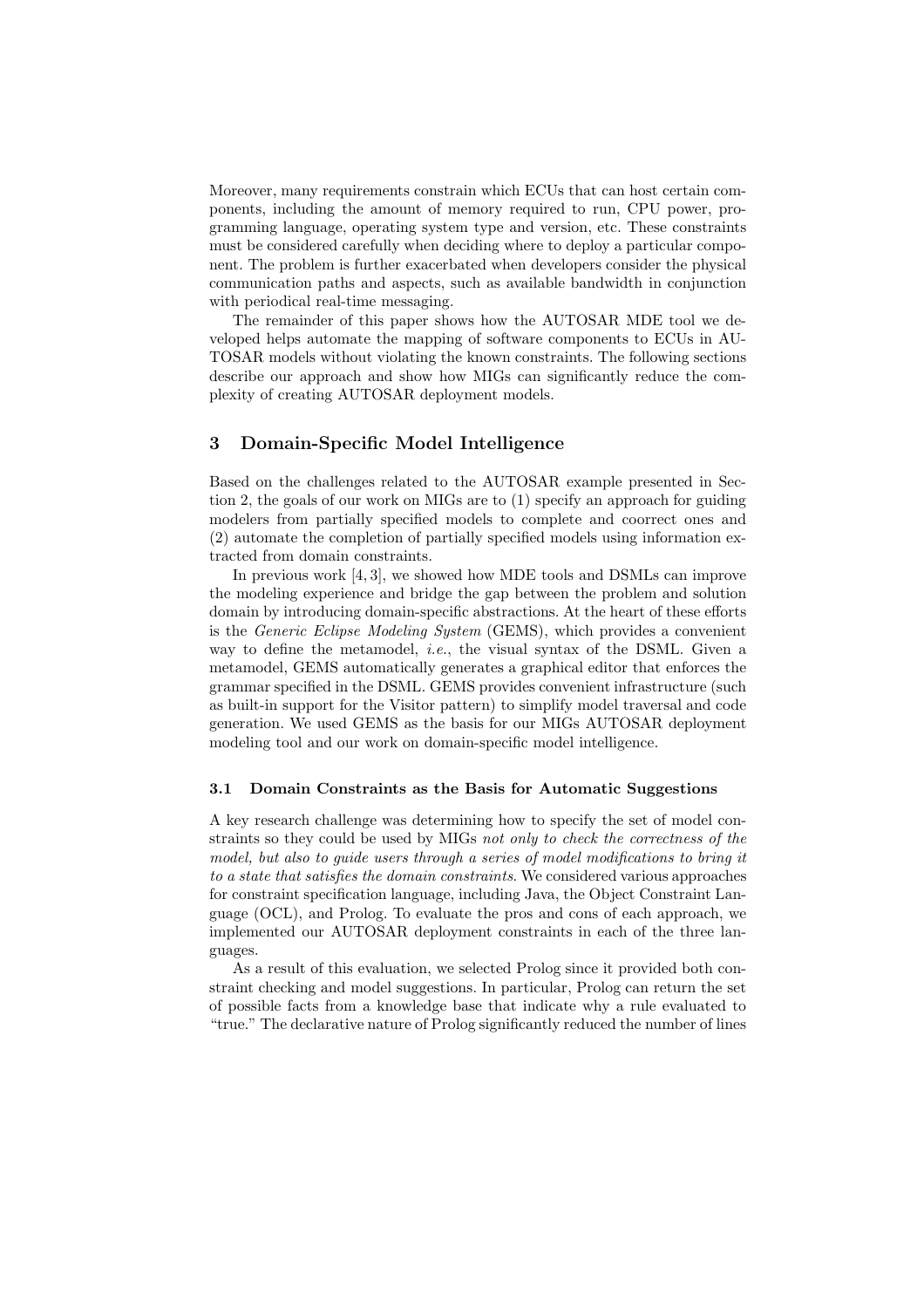of code written to transform an instance of a DSML into a knowledge base and to create constraints (its roughly comparable to OCL for writing constraints). Moreover, Prolog enables MIGs to derive sequences of modeling actions that converts the model from an incomplete or invalid state to a valid one. As shown in Section 1, this capability is crucial for domains, such as deployment in complex DRE systems, where manual model specification is infeasible or extremely tedious and error-prone.

The remainder of this section describes how Domain Intelligence Generation (DIG) uses Prolog and GEMS to support the creation of customizable and extensible domain-specific constraint solver and optimization frameworks for MIGs. Our research focuses on providing modeling guidance and automatic model completion, as described below.

#### 3.2 Modeling Guidance on-the-fly

To provide domain-specific model intelligence, an MDE tool must capture the current state of a model and reason about how to assist and guide modelers. To support this functionality, MIGs use a Prolog knowledge base format that can be parameterized by a metamodel to create a domain-specific knowledge base. GEMS metamodels represent a set of model entities and the role-based relationships between them. For each model, DIG populates a Prolog knowledge base using these metamodel-specified entities and roles. For each entity, DIG generates a unique id and a predicate statement specifying the type associated with it.

In the context of our AUTOSAR example, a model is transformed into the predicate statement  $component(id)$ , where id is the unique id for the component. For each instance of a role-based relationship in the model, a predicate statement is generated that takes the id of the entity it is relating and the value it is relating it to. For example, if a component with id 23 has a TargetHost relationship to a node with id 25 the predicate statement  $targethost(23,25)$  is generated. This predicate statement specifies that the entity with id 25 is a TargetHost of the entity with id 23. Each knowledge base generated by DIG provides a domainspecific set of predicate statements.

The domain-specific interface to the knowledge base provides several advantages over a generic format, such as the format used by a general-purpose constraint solver like CLIPS. First, the knowledge base maintains the domainspecific notations from the DSML, making the format more intuitive and readable to domain experts. Second, maintaining the domain-specific notations allows the specification of constraints using domain notations, thereby enabling developers to understand how requirements map to constraints. Third, in experiments that we conducted, writing constraints using the domain-specific predicates produced rules that had fewer levels of indirection and thus outperformed rules written using a generic format. In general, the size of the performance advantage depended on the generality of the knowledge base format. To access properties of the model entities, the predicate syntax presents the most specific knowledge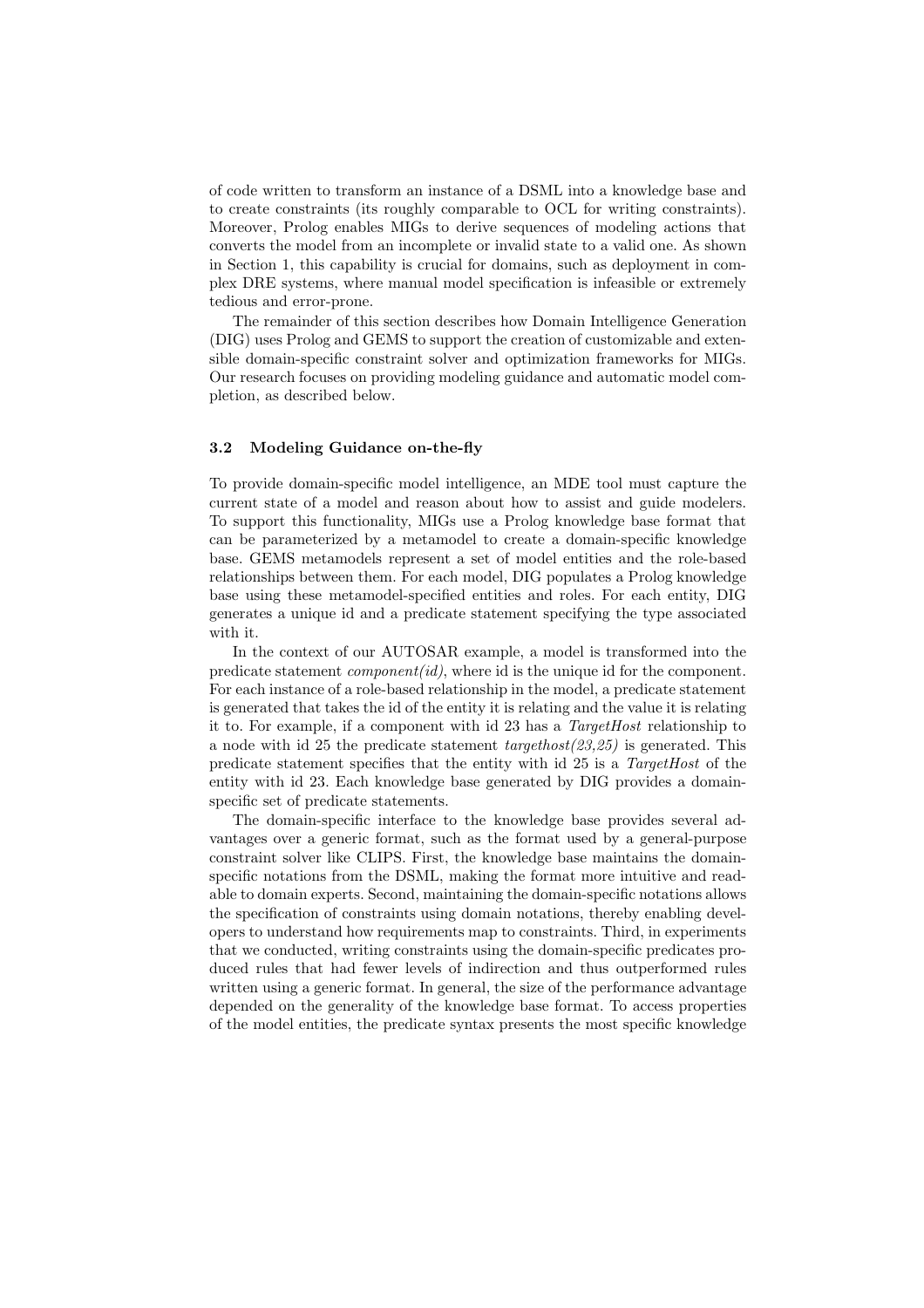base format. Given an entity id and role name, the value can be accessed with the statement  $role(id,Value)$ , which has exactly zero or one facts that match it.

Based on this domain-specific knowledge base, modelers can specify userdefined constraints in form of Prolog rules for each type of metamodel relationship. These constraints semantically enrich the model to indicate the requirements of a correct model. They are also used to automatically deduce the sets of valid model changes to create a correct model.

For example, consider the following constraint to check whether a node (ECU) is a valid host of a component:

is a valid component targethost (Comp, Node). It can be used to both check a Component to Node combination (e.g.,

 $is_a$  valid-component\_t are  $\frac{d}{23}$ ,  $\frac{25}{l}$ .) and to find valid *Nodes* that can playthe TargetHost role for a particular component  $(e.g.,$ 

 $is\_a\_valid\_component\_targethost(23,Nodes)$ ). This latter example uses Prolog's ability to deduce the correct solution, *i.e.*, the *Nodes* variable will be assigned the list of all constraint-valid nodes for the TargetHost role of the specified component. This example illustrates how constraints can be used to check and to generate the solution, if one exists.

Figure 2 shows how dynamic suggestions from Prolog are presented to modelers. The upper part of the figure shows the fragment of the metamodel that de-



Fig. 2. Highlighting valid target host

scribes the "Deployment" relationship between "Component" and "Node" model entities. The lower part of the picture shows how the generated editor displays the corresponding entity instances. This screenshot was made at the moment a modeler had begun dragging a connection begining from the "ABS" component. The rectangle around "Host10" labelled "Valid TargetHost" is drawn automatically as a result of triggering the corresponding solver rule and receiving a valid solution as feeback. GEMS also can also trigger arbitrary Prolog rules from the modeling tool and incorporate their results back into a model. This mechanism can be used to solve for complete component to ECU deployments and automatically add deployment relationships based on a (partially) complete model.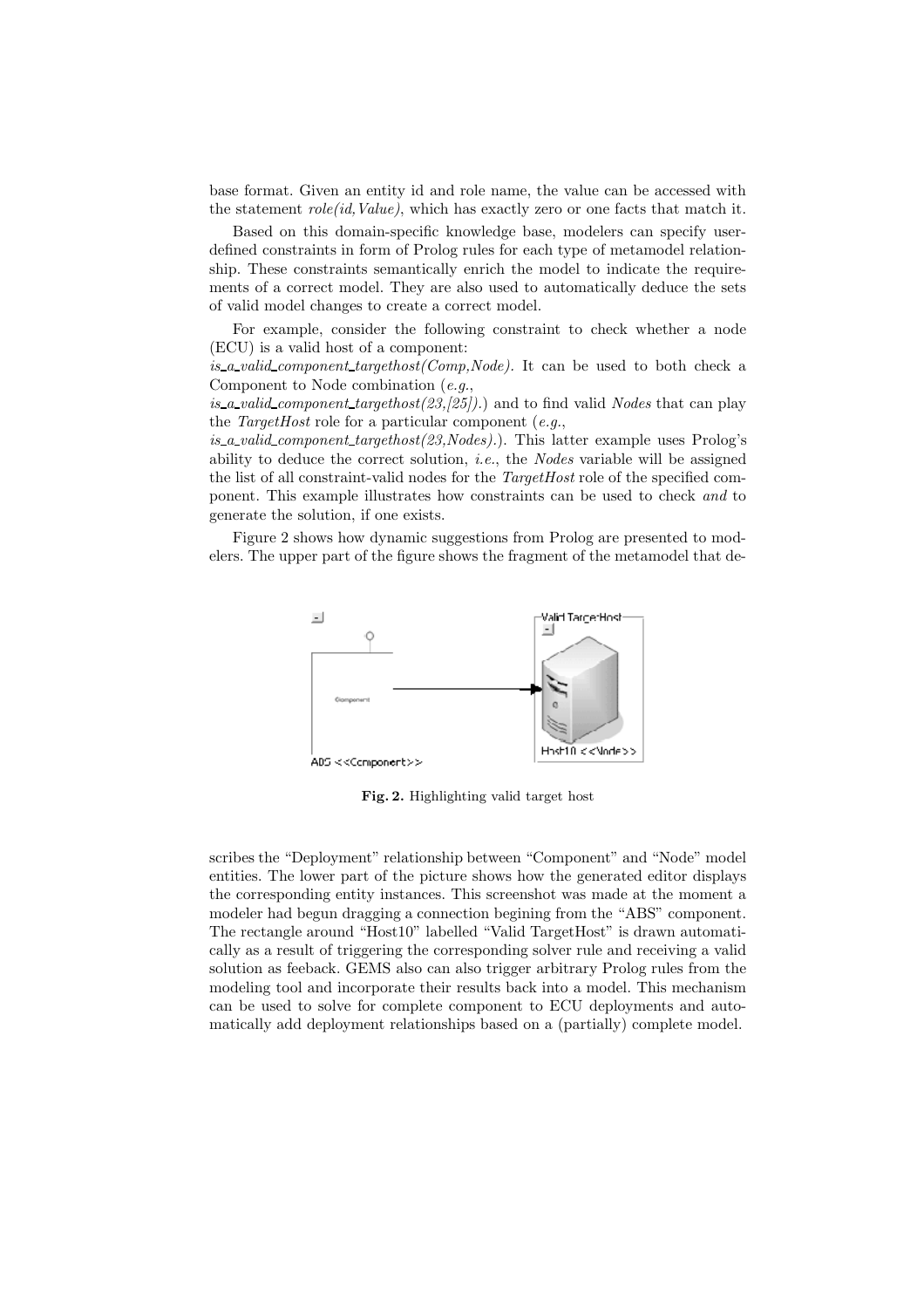To enable modeling assistance, different subsystems must collaborate within the modeling environment. It is the responsibility of the modeler (or MDE tool creator) to provide the set of constraints and supply solvers for new constraint types. The GEMS metamodel editor updates the knowledge base and incorporates the new rules into the generated MIG. User-defined solver(s) can be based on existing Prolog algorithms, the reusable rules generated by GEMS, or a hybrid of both. Solvers form the core of the basic MIG generated by GEMS. Below we describe the solver we developed for completing partially specified models in our AUTOSAR deployment tool.

#### 3.3 Model Completion Solvers

Using a global deployment (completion) solver, it is possible to ask for the completion of partially specified models constrained by user-defined rules. For example, in the AUTOSAR modeling tool, the user can specify the components, their requirements, the nodes (ECUs), and their resources and ask the tool to find a valid deployment of components to nodes. After deploying the most critical components to some nodes by using MIGs step-wise guidance, modelers can trigger a MIG global deployment solver to complete the deployment. This solver attempts to calculate an allocation of components to nodes that observes the deployment constraints and update the connections between components and nodes accordingly. This global solver can aim for an optimal deployment structure by using constraint-based Prolog programs or it could integrate some domain-specific heuristics, such as attempting to find a placement for the components that use the most resources first.

In some cases, however, the modeled constraints cannot be satisfied by the available resources. For example, in a large AUTOSAR model, a valid binpacking of the CPU requirements for the components into EPUs may not exist. In these cases the complexity of the rules and entity relationships could make it extremely hard to deduce why there is no solution and how to change the model to overcome the problem. For such situations, we developed a solver that can identify failing constraints and provide suggestions on how to change the model to make the deployment possible.

## 4 Case Study: Solving AUTOSAR Deployment Problem

To validate our DIG MDE tool, we created a DSML for modeling AUTOSAR deployment problems. This DSML enables developers to specify partial solutions as sets of components, requirements, nodes (ECUs), and resources. A further requirement was that the MIGs should produce both valid assignments for a single component's *TargetHost* role and global assignments for the *TargetHost* role of all components. In the automotive domain certain software components often cannot be moved between ECUs from one model car to the next due to manufacturing costs, quality assurance, or other safety concerns. In these situations, developers must fix the *TargetHost* role of certain components and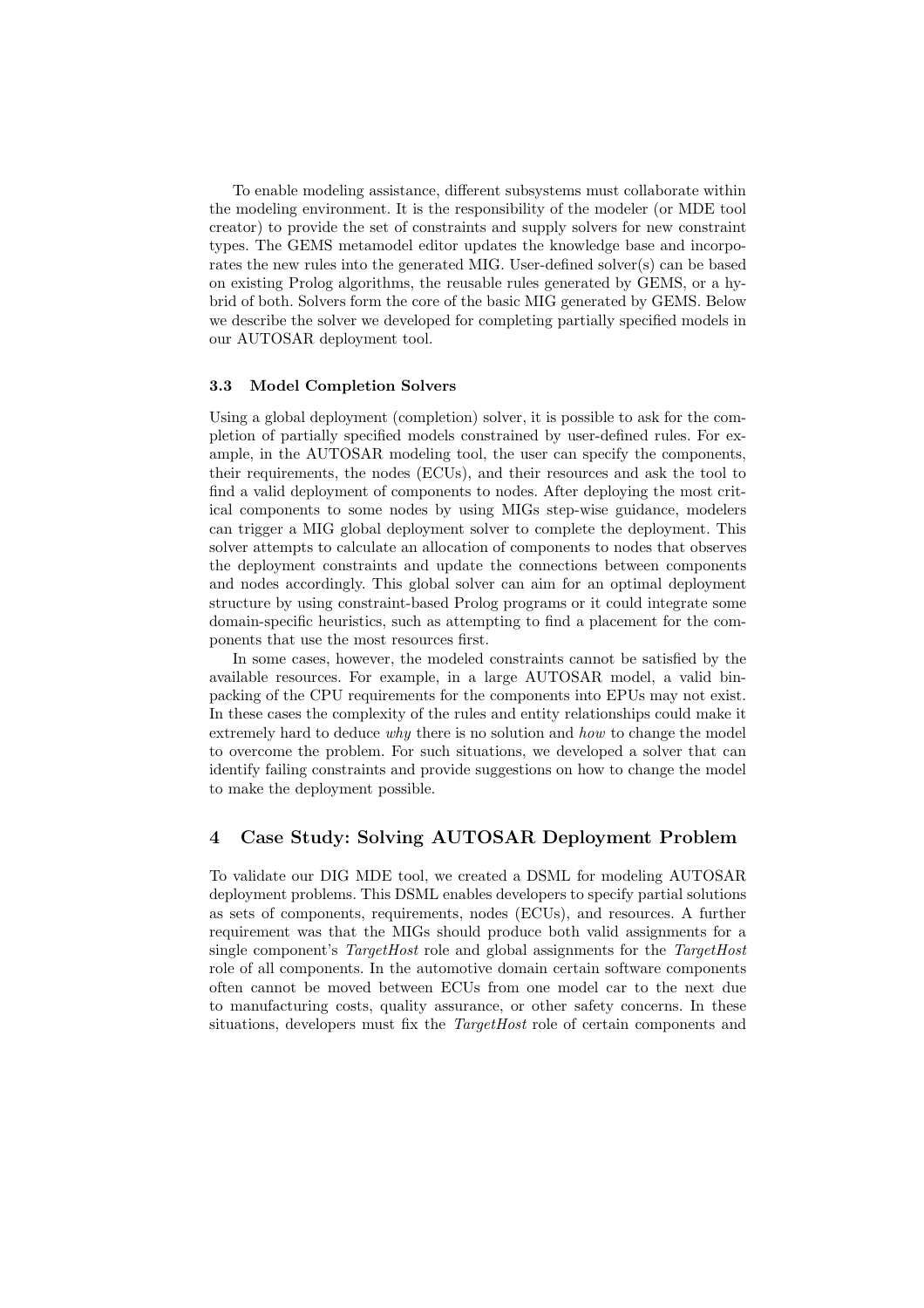allow MIGs to solve for valid assignments of the remaining unassigned component TargetHost roles.

For the first step, we created a deployment DSML metamodel that allows users to model components with arbitrary configuration and resource requirements and nodes (ECUs) with arbitrary sets of provided resources. Each component configuration requirement is specified as an assertion on the value of a resource of the assigned *TargetHost*. For example,  $OSVersion > 3.2$  would be a valid configuration constraint. Resource constraints were created by specifying a resource name and the amount of that resource consumed by the component. Each Node could only have as many components deployed to it as its resources could support. Typical resource requirements were the RAM usage and CPU usage.

Each host can provide an arbitrary number of resources. Constraints comparisons on resources were specified using the  $\langle \rangle$ ,  $\rangle$ ,  $\eta$ , and  $=$  relational operators to denote that the value of the resource with the same name and type  $(e.g., \text{OS})$ version) must be less, greater, or equal to the value specified in requirement. The "-" relationship indicates a summation constraint, i.e., the total value of the demands on a resource by the components deployed to the providing node must not exceed the amount present on the node. After defining the metamodel and generating the graphical editor for the deployment DSML using GEMS, we added a set of Prolog constraints to enforce the configuration and resource constraint semantics of our models.

## 4.1 Defining Constraints and Solvers

Our constraint rules specified that for each child requirement element of a component, a corresponding resource child of the TargetHost must satisfy the requirement. The core part of the configuration constraint rule is as following.

```
is_a_valid_component_targethost(Owner, Value) :-
( self_targethost(Owner, [Value]), ! %deployed
  ;
  (is_a(Value,node),
  self_requires(Owner, Requirements),
   forall( member(Req,Requirements),
     (requirement to resource(Req, Value, Res),
     requirement_resource_constraint(Req, Res))
) ) ).
```
These lines of code are providing not only configuration constraint checking for an arbitrary set of requirements and resources but also enabling domain-specific GEMS editors to provide valid suggestions for deploying a component. Moreover, this solution was intended as a proof-of-concept to validate the approach and thus could be implemented with even fewer lines of code. The rest of the required predicates to implement the solver were generated by GEMS.